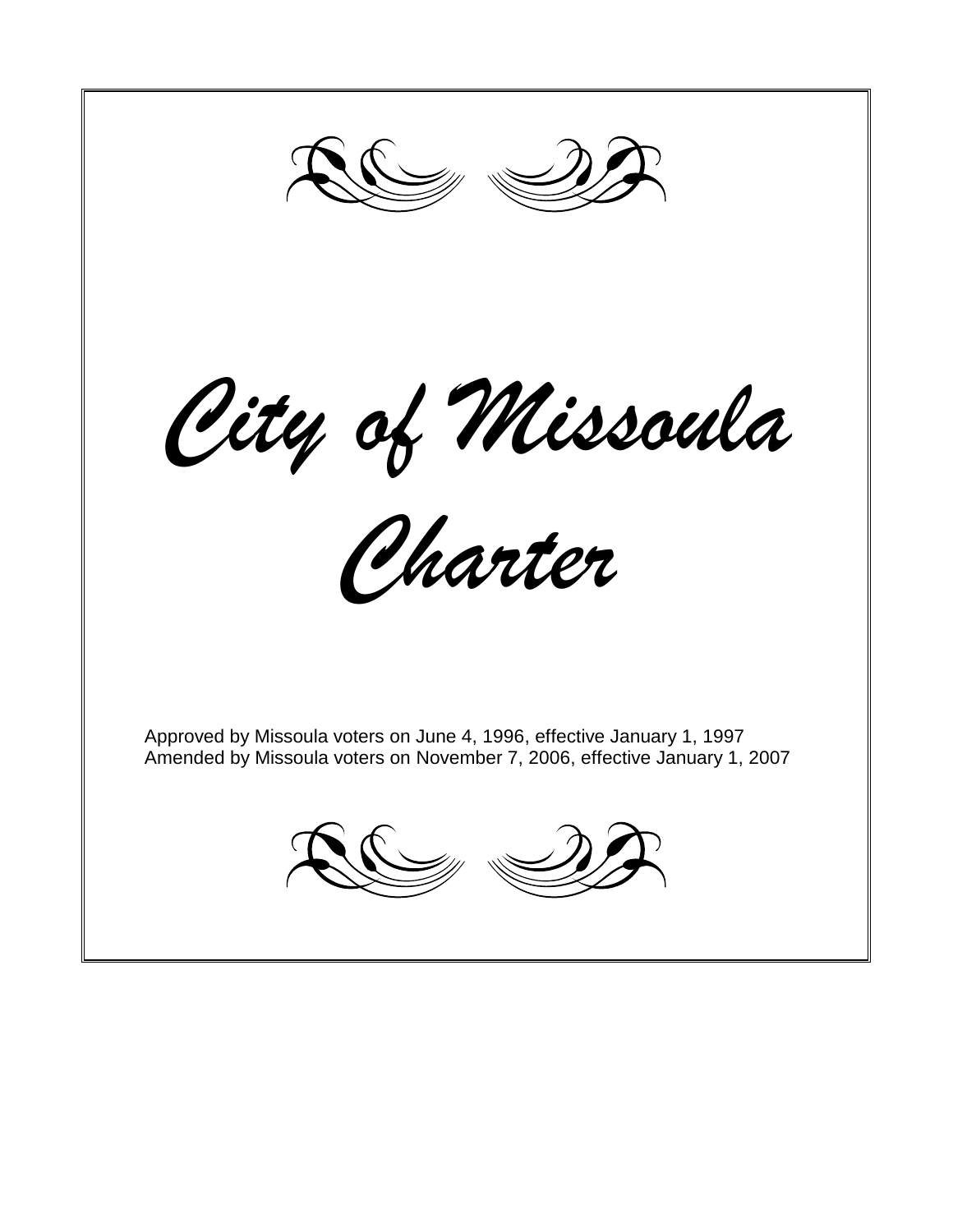#### **CHARTER** FOR THE CITY OF MISSOULA, MONTANA

Upon approval of the majority of voters, the government of the City of Missoula, Montana shall be organized under the charter form of government as provided by Title 7, Chapter 3, Part 7 of the Montana Code Annotated, and as provided by the charter included hereinafter.

#### PREAMBLE

We, the citizens of the City of Missoula, blessed by the natural beauty of our mountains, valleys, and rivers; enriched by the diversity and vitality of our people; mindful of the contributions made by those who lived here before us; and thankful for a good place to live and for the rights and responsibilities of liberty; as stewards of our community, do hereby establish and ordain this charter to provide accessible and effective government for ourselves and for our children.

### ARTICLE I. General Provisions

1. **Self-government powers**. The City of Missoula shall exercise all powers conferred upon Montana cities with self-government powers and shall have all powers not prohibited by the Constitution of the United States of America, the laws of the United States of America, the Montana Constitution, the laws of the State of Montana or this Charter.

2. **Right of initiative, referendum, and recall**. (1) In accordance with the Montana Constitution and laws of the State of Montana, the electors of Missoula may exercise the powers of initiative and referendum. Resolutions and ordinances within the legislative jurisdiction and power of the City Council, except those set out in subparagraph (2), may be proposed or amended and prior resolutions and ordinances may be repealed by initiative and referendum in the manner provided by state law.

City of Missoula Charter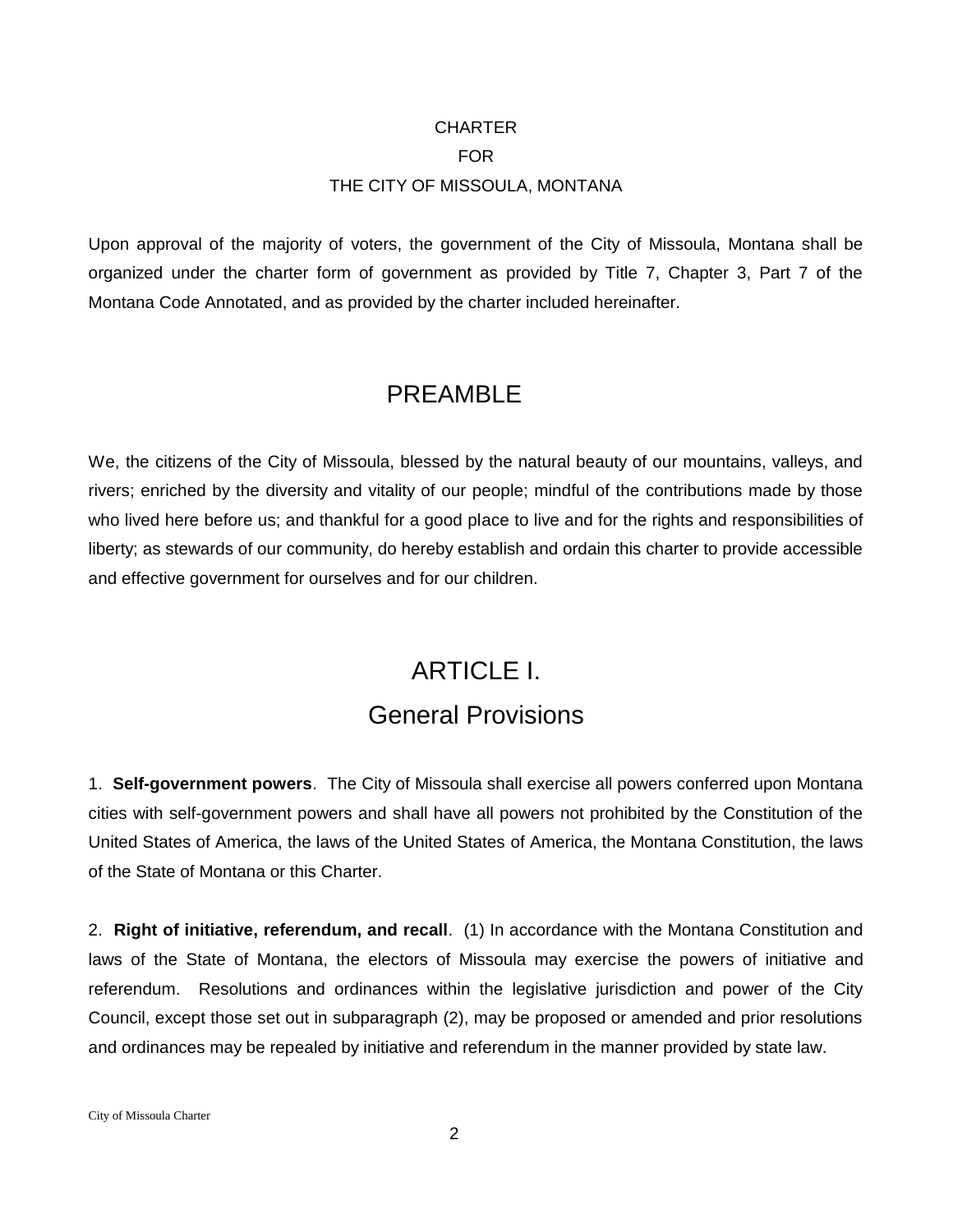(2) The powers of initiative shall not extend to the following:

- (a) the annual budget;
- (b) bond proceedings, except for ordinances authorizing bonds;
- (c) the establishment and collection of charges pledged for the payment of principal and interest on bonds; or
- (d) the levy of special assessments pledged for the payment of principal and interest on bonds.

(3) The electors of Missoula may exercise the power of recall in accordance with the Montana Recall Act as codified in the laws of the State of Montana.

3. **Amendments**. (1) An amendment to this charter may be made only by submitting the question of amendment to the electors of the City. To be effective, the proposed amendment must receive an affirmative vote by a majority of the electors voting on the question. An amendment approved by the electors becomes effective on the first day of the City fiscal year following the fiscal year of approval unless the question submitted to the electors provides otherwise.

(2) An amendment to this charter may be proposed by initiative by petition of 15% of the electors registered at the last general election or by ordinance enacted by the City Council. The question on amendment of this charter must be submitted to the electors at the next regular or primary City or county election, in the manner prescribed by state law.

4. **City elections**. Election of the Mayor, City Treasurer, and City Council members shall be nonpartisan

5. **City property taxes**. The City of Missoula shall not increase municipal property tax levies above the limit authorized by the State of Montana for cities with general government powers, except as approved by the City electorate.

6. **City fees**. There shall be no changes made in any ordinance or resolution of the City of Missoula regarding license fees, user fees, service fees, or permit fees without a prior public hearing on the matter.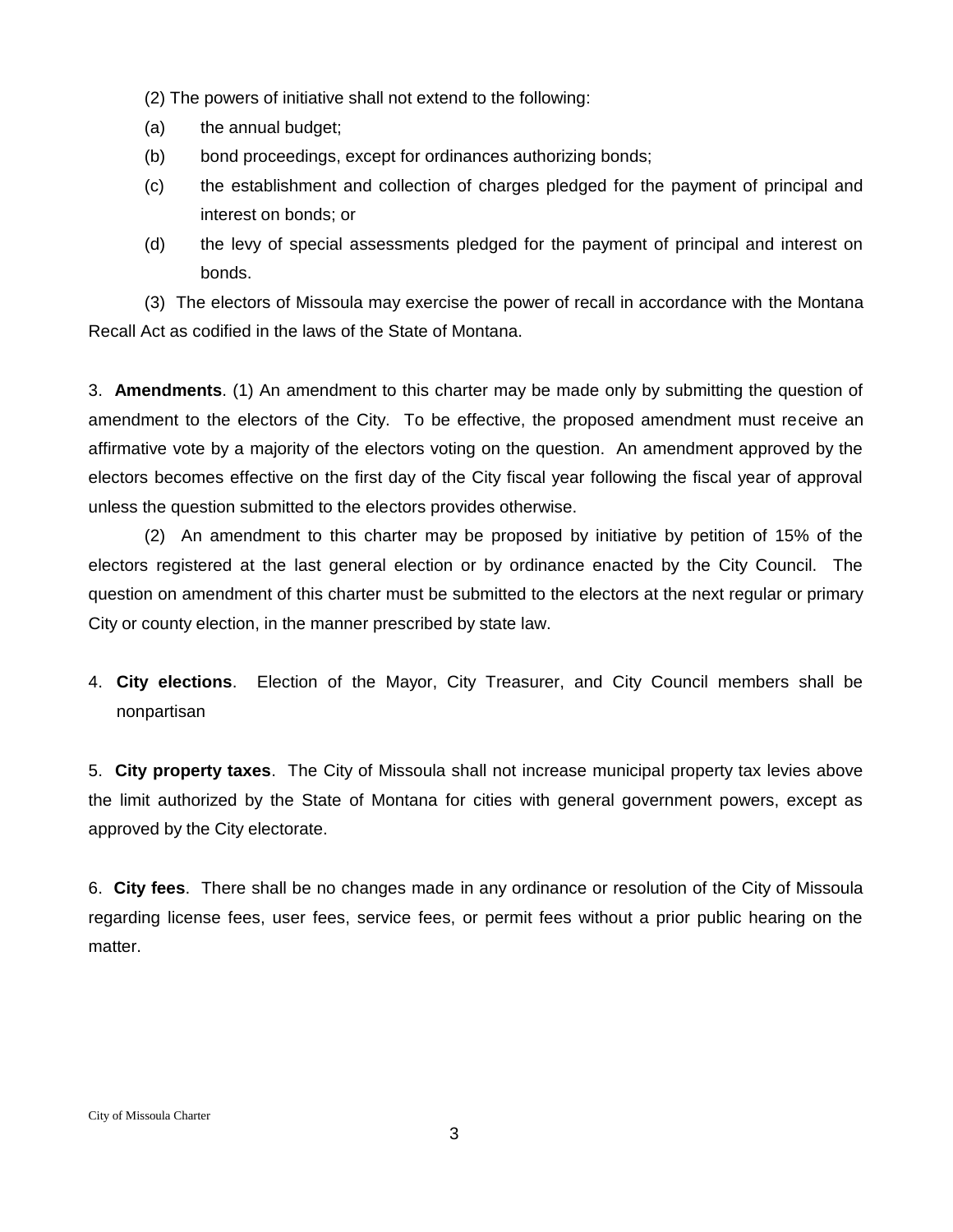## ARTICLE II. The City Council

1. **Legislative authority.** The legislative authority of the City of Missoula shall be vested in the City Council which shall have the authority to enact such ordinances and resolutions necessary for the protection and benefit of the people's health, welfare and security. The City Council shall be the policymaking body of the City of Missoula.

2. **City Council elections.** Members of the City Council shall be nominated and elected by the electors of the several wards established within the City.

3. **City wards.** The City Council shall have the authority to, by ordinance, determine the number of City wards. Each ward shall be established and maintained by the City Council to be generally regular in shape and as equal in population as practicably possible. Each ward shall be represented on the City Council by two City Council members who shall reside in that ward. At the time of adoption of this Charter, the number of wards in the City shall be six (6).

4. **Term of office.** Each City Council member shall be elected in odd numbered years for a term of four years. Terms of City Council members within each ward shall be staggered so the terms of the City Council members from each ward shall overlap.

5. **Eligibility.** Only registered voters who are residents of the City shall be eligible to hold the office of City Council member. Both candidates for the office of City Council member, and City Council members must reside in the ward they represent.

6. **City departments.** The City Council shall create, combine, or abolish City departments pursuant to the implementation of City Council policies or administration of City business.

7. **Budget.** The City Council shall review on an annual basis the City budget submitted to it by the Mayor. Following the City Council's review of the budget and adoption of any amendments proposed thereto, the City Council shall adopt the budget by resolution and levy the necessary taxes and

City of Missoula Charter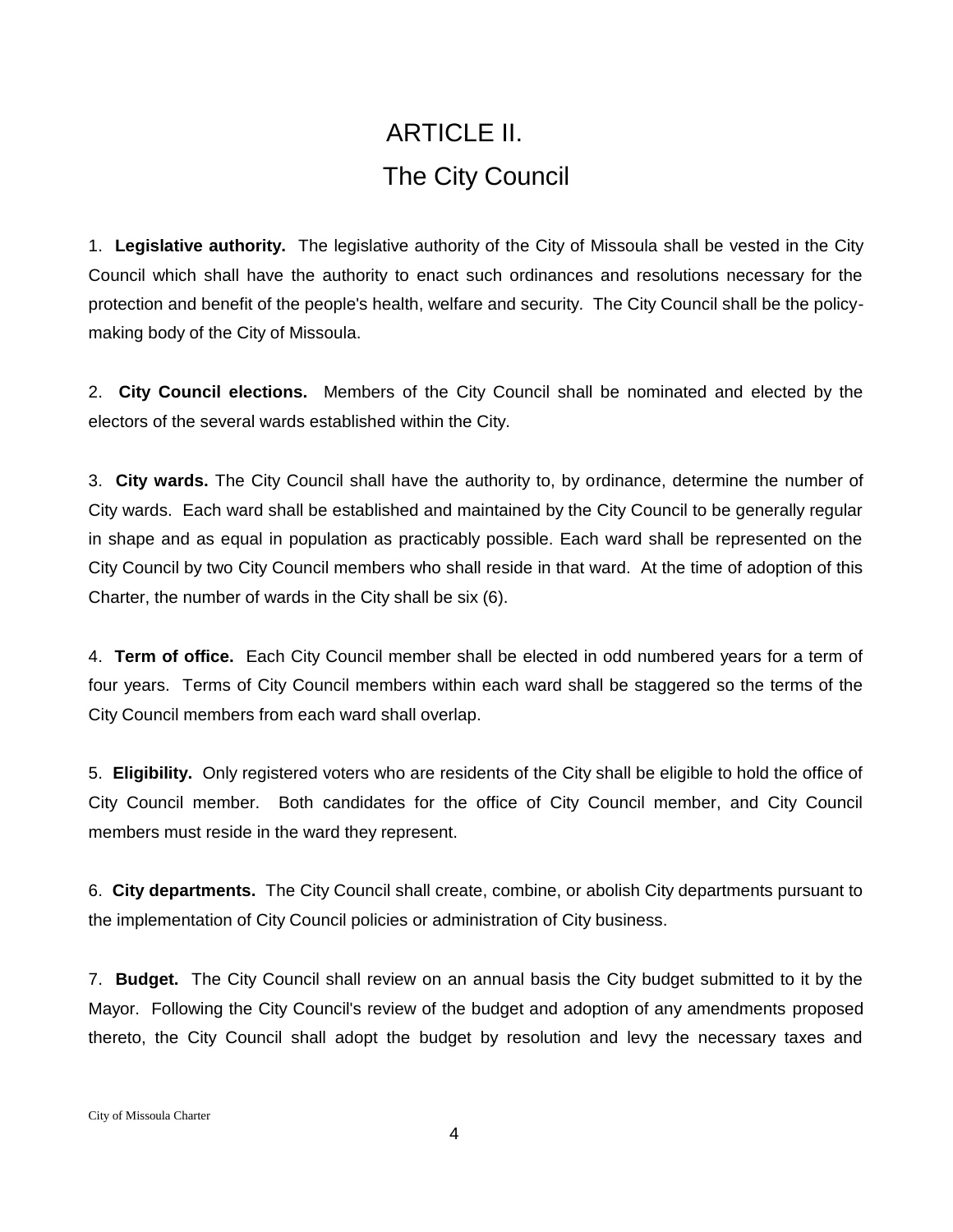establish any fees not already in place to fund the budget in accordance with the laws of the State of Montana.

8. **Rules and officers.** (1) The City Council shall establish rules by which it will carry out its business, including the setting of regular meetings. The City Council may also call special meetings in accordance with its rules. The City Council may elect from among its members whatever officers are required for the orderly execution of its functions, in addition to the following:

(2) **City Council President.** The City Council shall elect from among its members a City Council President in accordance with its rules and state law. In the absence of the Mayor, or in the event the Mayor is unable to discharge the duties of the office of Mayor, the City Council President shall serve as Acting Mayor.

(3) **City Council Vice President**. The City Council shall elect from among its members a City Council Vice President in accordance with its rules and the laws of the State of Montana. In the event of the absence or inability of the President of the City Council to discharge the duties of that office, the Vice President shall assume the duties of the President.

#### ARTICLE III.

### The Mayor

1. **The executive**. The executive function of the City government shall be exercised by the Mayor who shall be nominated and elected on a nonpartisan basis by the electors of Missoula.

2. **Term of office**. The Mayor shall serve a term of four years.

3. **Eligibility.** Only registered voters who live in the City of Missoula may seek and hold the office of Mayor.

4. **Duties of the Mayor.** The Mayor shall execute all ordinances and resolutions passed by the City Council. The Mayor shall also execute all documents on behalf of the City following approval by the City Council.

5. **Administration**. The Mayor shall have the day-to-day responsibility of administering the affairs of the City. The Mayor may appoint and remove, with the consent of the City Council, all department

City of Missoula Charter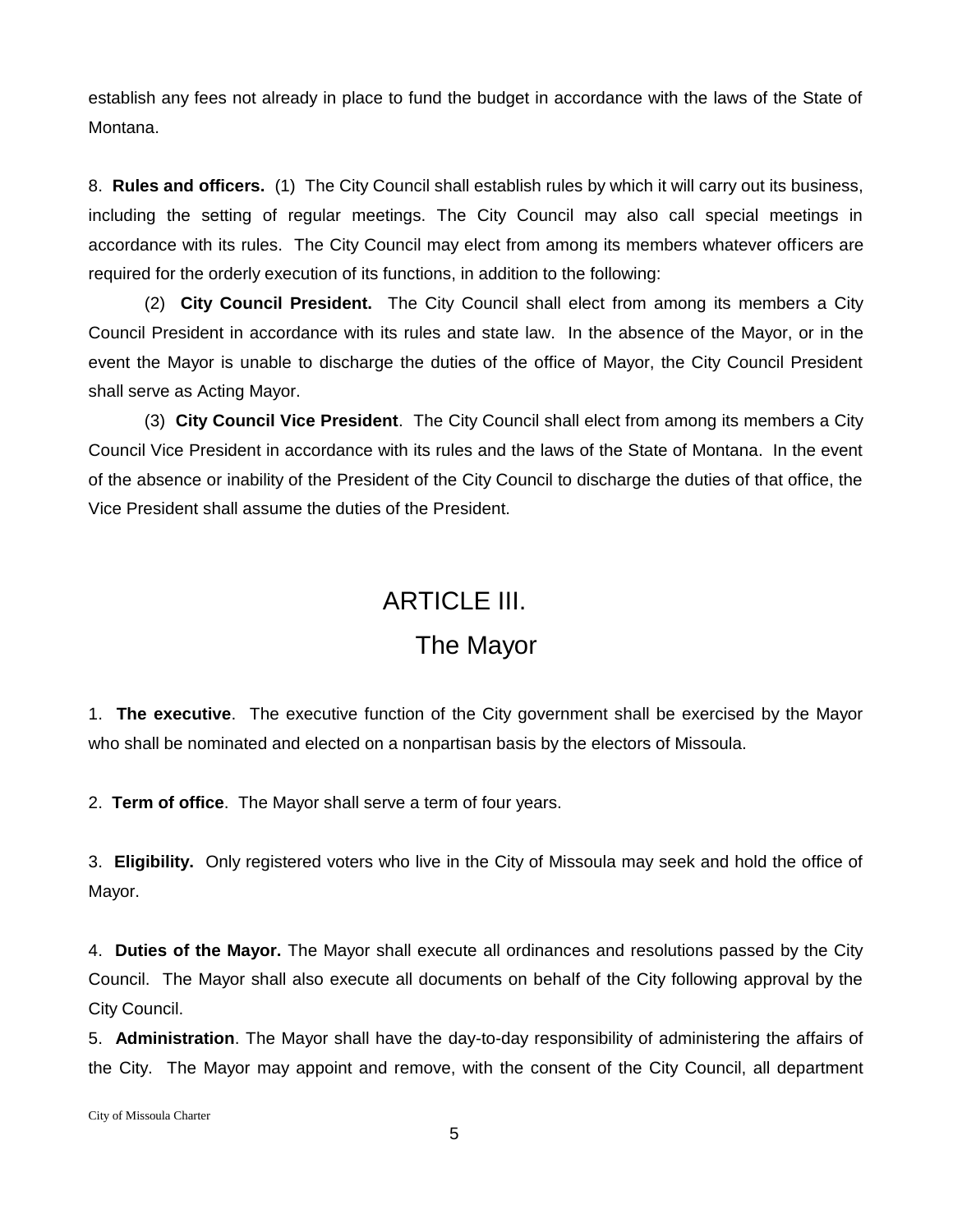heads in accordance with law. The Mayor may appoint and remove all other department employees in accordance with law. The Mayor shall supervise all City departments, except the Municipal Court.In the course of administering the City, the Mayor shall cause to be prepared on an annual basis a report detailing the financial condition of the City as well as a statement on the operations of the City including progress on programs and initiatives undertaken in the previous year. Once every three months, the Mayor shall make a full and complete statement of the financial condition of the City to the City Council.

6. **Appointments.** The Mayor shall make, with the advice and consent of the City Council, all appointments to City boards, agencies, authorities and commissions created by the City Council except those appointments the City Council reserves to itself, or those appointments reserved to the Mayor exclusively, or those otherwise designated by state law.

7. **Annual budget.** The Mayor shall present to the City Council, on an annual basis, a budget for the operation of the City for the City Council's consideration and approval. The budget presented to the City Council by the Mayor shall indicate in sufficient detail all proposed services and programs along with the costs thereof. In addition, the budget submitted by the Mayor to the City Council shall contain an estimated levy of the necessary taxes and fees to carry out the budgeted activities.

8. **Presiding officer of the City Council**. The presiding officer of the City Council shall be the Mayor, who shall decide all tie votes of the City Council, but shall have no other vote. The President of the City Council shall preside in the Mayor's absence.

9. **Vetoes.** The Mayor shall have the authority to veto any ordinance or resolution, in whole or in part, of the City Council. The Mayor shall return any vetoed item to the next regular meeting of the City Council with any objections in writing. The Mayor's veto is subject to an override by a two-thirds vote of the full City Council at the next regularly scheduled meeting of the City Council following issuance of the veto.

10. **Assistants to the Mayor**. The Mayor has sole discretion to appoint and remove a person or persons to assist in the execution of the Mayor's duties. The compensation of the person or persons appointed to assist the Mayor shall be identified in the City's annual budget as adopted or amended by the City Council.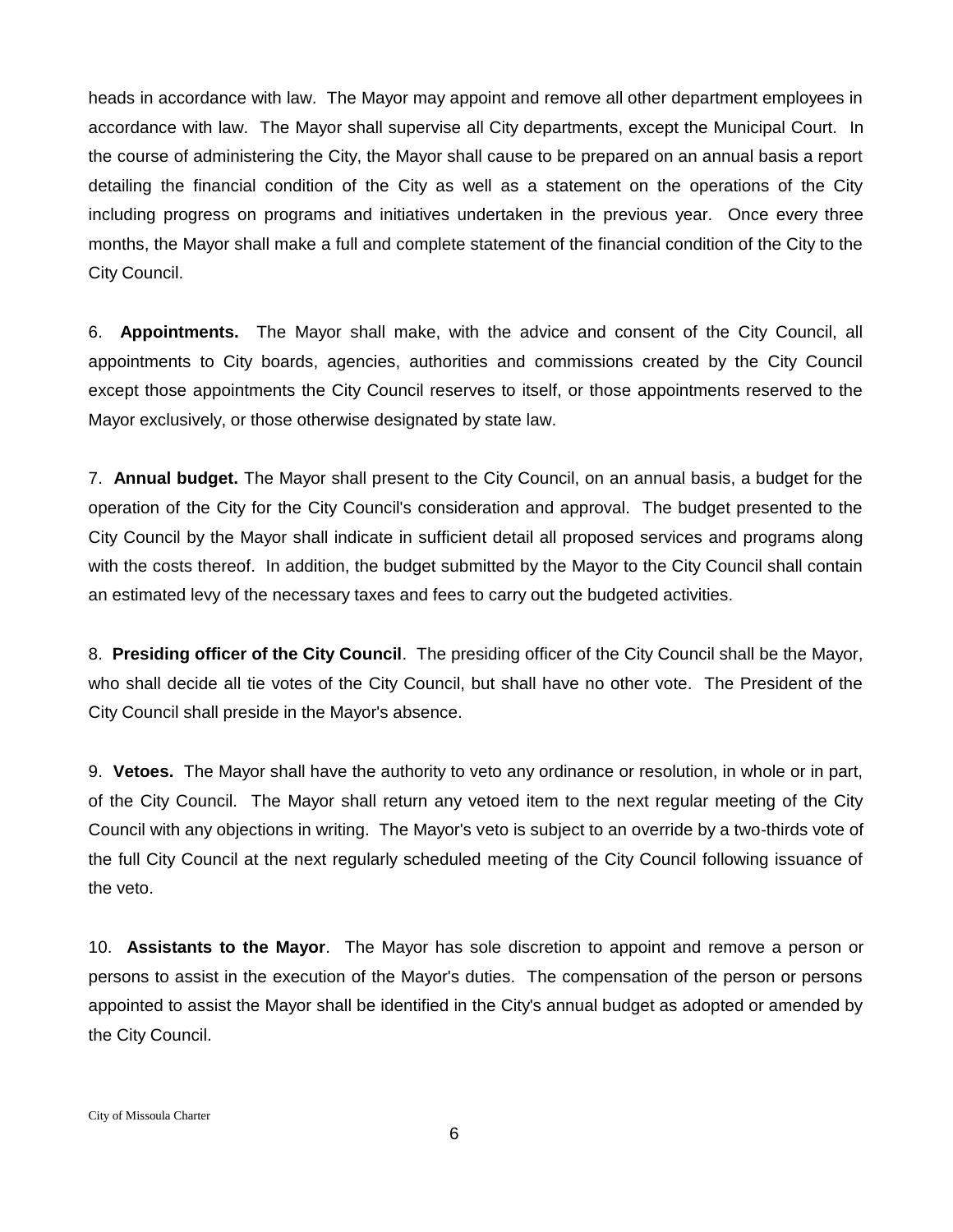11. **Special meetings.** The Mayor may call a special meeting of the City Council when, in the Mayor's judgment, circumstances warrant such a meeting. At the time a special meeting of the City Council is called, the Mayor shall state the object of said meeting, and the business of the meeting must be restricted to the stated object.

## ARTICLE IV. Boards, Commissions, Agencies and Committees

**Boards, commissions, agencies and committees.** The City Council shall create such boards, commissions, agencies or committees as are required by state law or as desired by the City Council. Such boards, commissions, agencies or committees shall be advisory only unless authorized by state or federal law, inter-local agreement, or duly adopted ordinance or resolution of the City Council. Persons appointed to positions on any board, commission, agency or committee shall serve without compensation, except for those positions permitted by state law to receive compensation.

# ARTICLE V. The Courts

The City Council shall establish and provide for such courts of law in the City of Missoula as required by the State of Montana. The City Council may also establish and provide for such courts of law permitted by the State of Montana.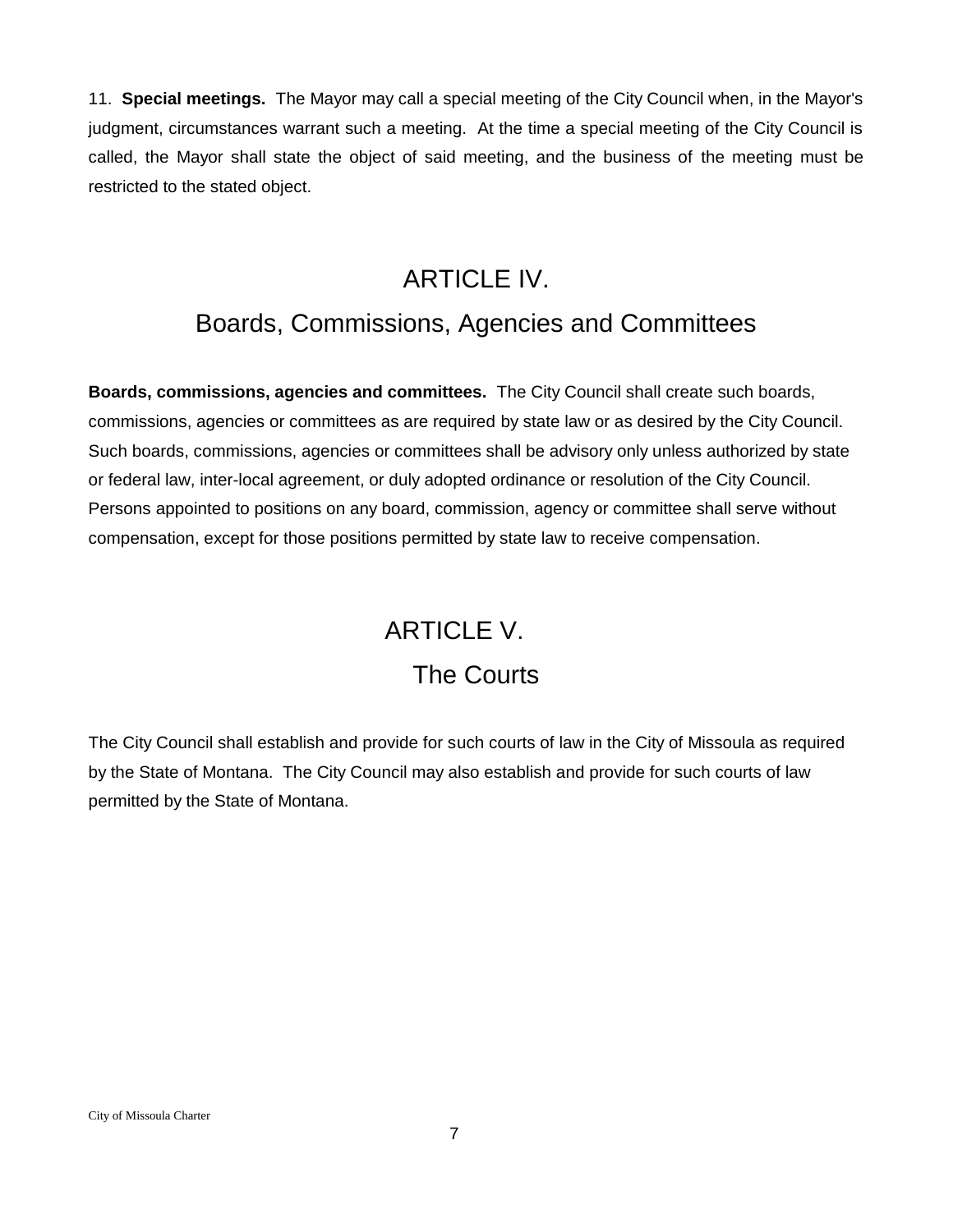#### ARTICLE VI.

#### Neighborhood Councils and Community Council

#### **Section 6.1 - Purpose**

(1) The City of Missoula values the contribution neighborhoods can make to the governance of the City. Therefore, it is the purpose of this article to strengthen neighborhood participation where it exists, and to encourage and support neighborhood participation where it does not yet exist.

(2) The City Council shall establish Neighborhood Councils to advise the City Council and the Mayor on neighborhood and City-wide issues.

(3) Neighborhood Councils and Community Councils shall provide a structure for increased citizen participation in the governance of the City, and shall build cooperation and improved communication between citizens and City officials. Neighborhood Council duties shall include, but shall not be limited to, developing proposals for neighborhood plans and advising the City on neighborhood projects as they occur. Neighborhood Councils shall respond to neighborhood issues at the neighborhood level.

(4) The City Council shall establish a Community Council to be composed of representatives from the Neighborhood Councils.

(5) The Community Council shall provide a forum for Neighborhood Councils to come together, share information, and make recommendations to the City Council and Mayor on City-wide issues. Neighborhood Councils, the Community Council, and the City of Missoula shall work together in partnership, bridging the gap between citizens and government.

#### **Section 6.2 - Composition and Responsibilities**

(1) Neighborhood Councils shall be created through a democratic process. All residents within the boundaries of a neighborhood district shall be eligible to serve on Neighborhood Councils, participate with Neighborhood Councils, or participate in the selection of officers for their Neighborhood Council. Composition of each Neighborhood Council should reflect the diversity which exists within that neighborhood.

(2) Neighborhood Council members shall serve on a voluntary basis. The City of Missoula shall provide reasonable financial assistance to support the efforts associated with the formation and operation of Neighborhood Councils.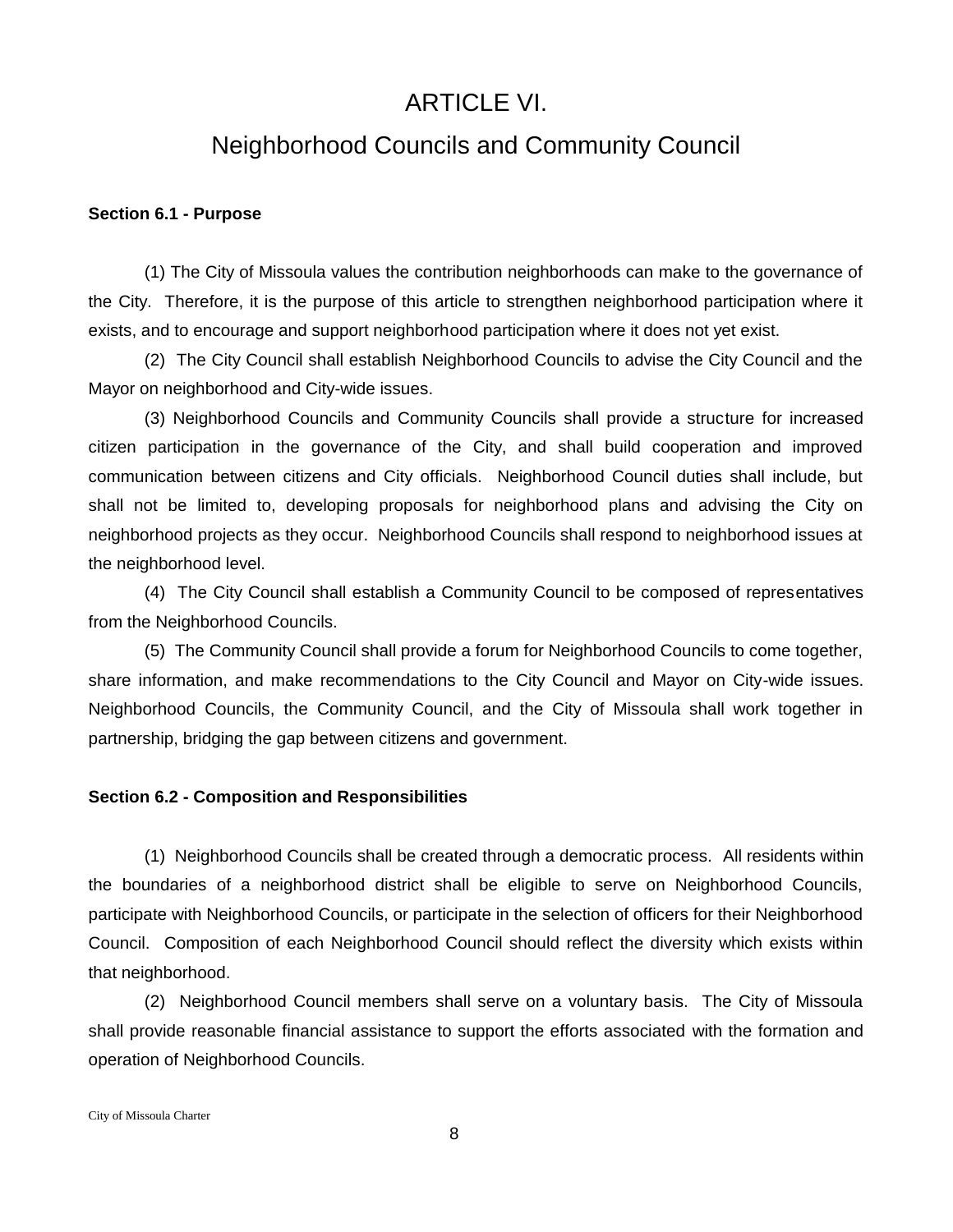(3) Each Neighborhood Council and the Community Council shall adopt by-laws governing the conduct of their business. Such by-laws shall be approved by the City Council.

(4) Each Neighborhood Council shall meet with the residents of its neighborhood district on a regular basis. Neighborhood Councils, along with the City, shall be responsible for providing information on City and neighborhood issues to the residents of their neighborhoods. Neighborhood Councils shall facilitate participation in, and coordination of, neighborhood-initiated projects.

(5) The entire City shall be divided into neighborhood districts. Neighborhood Councils shall be formed to represent the residents in each district.

(6) A Missoula Community Council shall be created from an equal number of representatives from each Neighborhood Council, in accordance with Community Council by-laws. The Community Council shall meet on a regular basis to address City-wide concerns and foster dialogue between neighborhoods.

(7) The City of Missoula shall be responsible for providing information on City and neighborhood issues to all Neighborhood Councils and the Community Council regularly and in a timely manner. The Neighborhood Councils and Community Council shall be responsible for reporting to the City Council and the Mayor regarding concerns and interests of the residents in the neighborhoods and in the City as a whole on a regular basis, and in a timely manner.

(8) The City Council shall appoint a liaison from the City government who shall facilitate communication between the City of Missoula and the Neighborhood Councils and the Community Council.

(9) Neighborhood Councils and the Community Council shall not preclude any individual or individuals from access to, or participation with, the City Council, the Mayor, or City departments.

### ARTICLE VII.

### City Treasurer

There shall be a City Treasurer. The duties and powers of the City Treasurer shall be established by ordinance. The City Treasurer shall be selected in the manner provided by ordinance.

### ARTICLE VIII.

#### Additional Provisions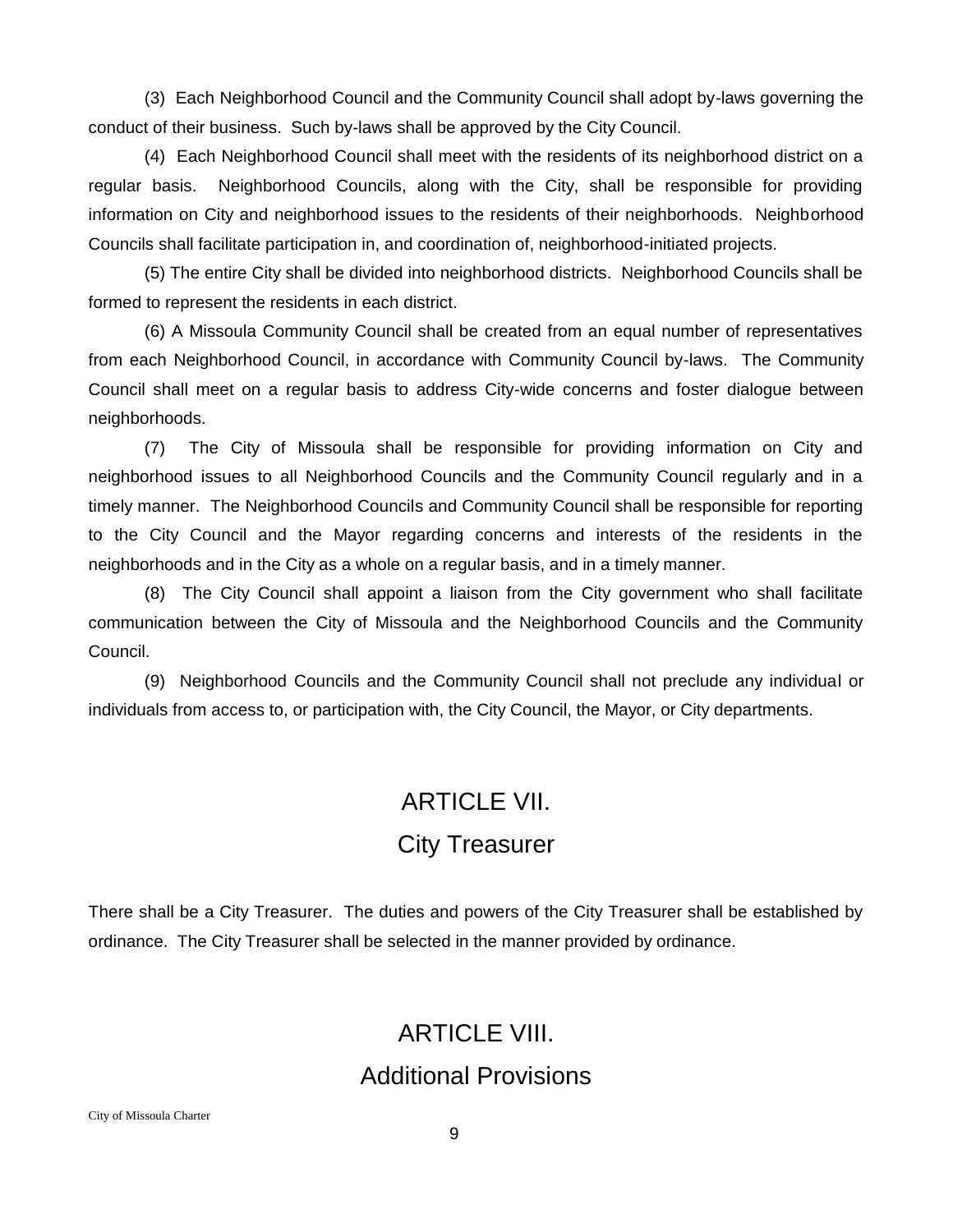1. **Determination of vacancy in City office**. An elected or appointed office becomes vacant on the happening of any of the following events before the expiration of the term of the incumbent:

- (1) the death of the incumbent;
- (2) determination pursuant to state law that he/she is mentally ill;
- (3) his or her resignation;
- (4) his or her removal from office;
- (5) his or her absence from the City continuously for 10 days without the consent of the City Council;
- (6) his or her open neglect or refusal to discharge his or her duties;
- (7) his or her ceasing to meet the residency requirements of his or her office, or, in the case of a City Council member, his or her ceasing to be a resident of his or her ward;
- (8) his or her ceasing to discharge the duty of the office for a period of 3 consecutive months, except when prevented by illness or when absent from the City by permission of the City Council;
- (9) his or her conviction of a felony or of any offence involving a violation of his or her official duties;
- (10) his or her refusal or neglect to file his or her official bond, if required, within the time prescribed;
- (11) the decision of a competent tribunal declaring void his or her election or appointment.

2. **Filling of vacancies**. (1) When any vacancy occurs in any elective office, unless otherwise provided for by state or federal law, this position shall be considered open and subject to nomination and election at the next general City election in the same manner as the election of any other person holding the same office, except the term of office shall be limited to the unexpired term of the person who originally created the vacancy. Pending such election and qualification the City Council shall, by a majority vote of the members, appoint a person within 30 days of the vacancy to hold the office until the successor is elected and qualified.

(2) If all City Council positions become vacant at one time, the board of county commissioners shall appoint, in accordance with state law, persons within 5 days to hold office as City Council members. The appointed City Council members shall then appoint persons to any other vacant elective offices in the manner provided by state law.

(3) A vacancy in the office of City Council member must be filled by an elector from the ward in which the vacancy exists.